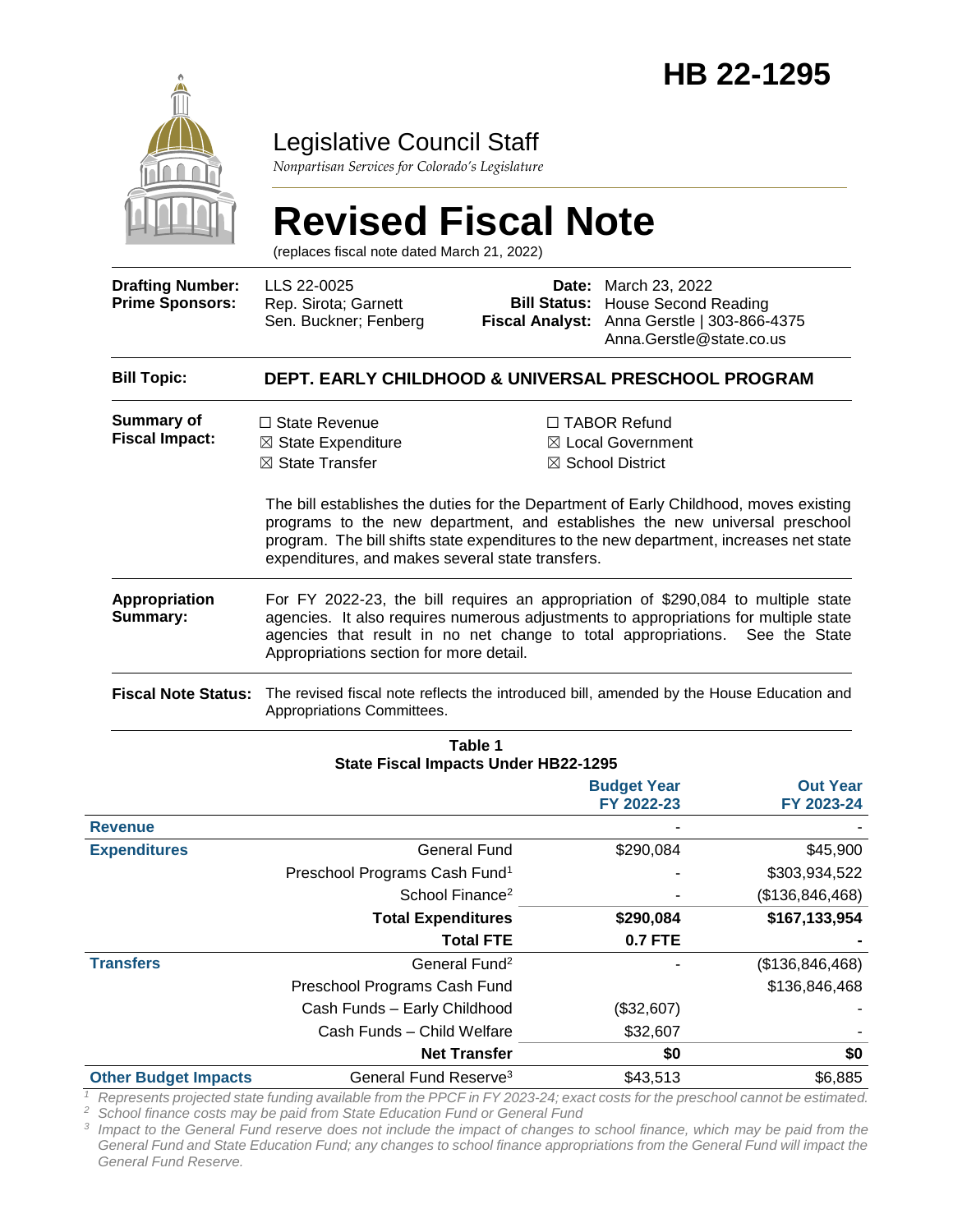Page 2

# March 23, 2022 **HB 22-1295**

### **Summary of Legislation**

The bill establishes duties for the Department of Early Childhood (DEC), moves programs to the new department, and creates the new universal preschool program.

**DEC duties.** Beginning July 1, 2022, the DEC is responsible for administering the current responsibilities of the Office of Early Childhood in the Department of Human Services (CDHS), the current duties in the Colorado Department of Education (CDE) related to early childhood workforce development, and, beginning in FY 2023-24, the Colorado Universal Preschool Program. The bill transfers existing rules, staff, property, documents, records, information systems, contracts, claims, and liabilities related to those programs to the DEC, establishes operating principals for the DEC, and authorizes the DEC to utilize administrative law judges, accept federal funds, and enter into agreements with other state agencies. The bill specifies minimum data to be collected and provides for data collection and management, and adds that employees of the DEC are mandatory reporters for child abuse or neglect.

*Rulemaking.* The bill authorizes the Executive Director to promulgate rules, and creates a 15-member rules advisory council to support rulemaking. The council may receive per diem and reimbursement of expenses, unless covered by the member's employer. If the Executive Director does not follow the council's recommendations, the director must provide a written explanation for the decision

*Independent evaluation.* By November 1, 2025, the DEC must contract for an independent evaluation of the department's performance, including reviewing transition from current agencies to the DEC and whether other programs should be moved to the DEC. The DEC, in collaboration with other state agencies, must annually report on the progress made and challenges encountered by the DEC, and the administration of services for students with disabilities in its SMART Act hearing.

*Unified application.* The bill requires the DEC to develop and implement a single, online application for families to use for applying for all publicly funded early childhood programs and services offered by the department.

**Programs moving to DEC.** The duties that are relocated from the CDHS to the DEC include the following:

- early childhood councils and family resource centers;
- the Child Abuse Prevention Board and Trust Fund, with two additional members on the board;
- early intervention services;
- the Child Care Services and Substance Use Disorder Treatment Pilot Program, which is also extended to 2028;
- the Early Childhood Mental Health Consultation Program;
- all the early childhood emergency relief grant programs;
- the School Readiness Quality Improvement Program;
- the Infant and Toddler Quality and Availability Grant Program;
- Colorado Shines quality rating and improvement system;
- child care licensing and credentialing systems; and
- Colorado Nurse Home Visitor Program.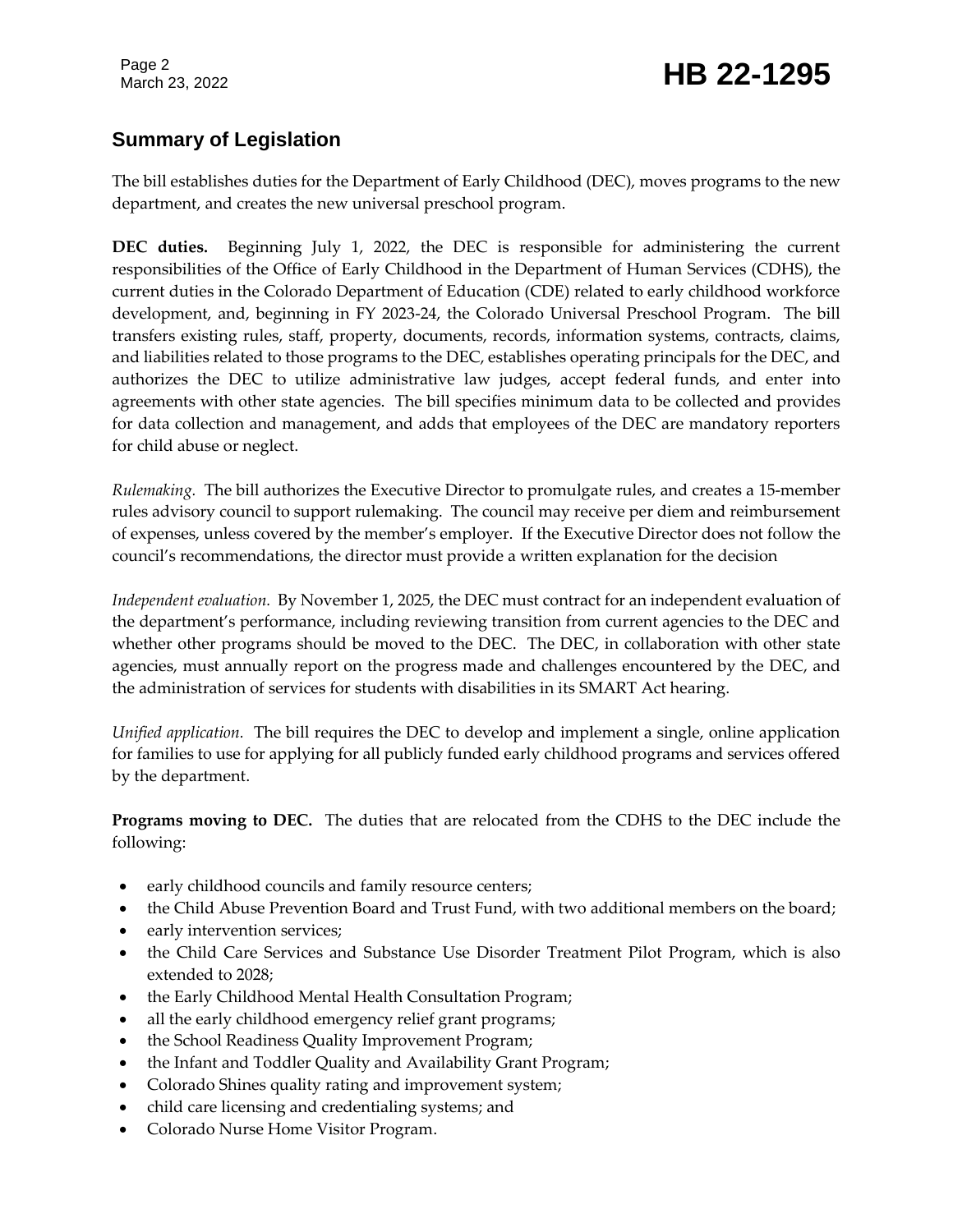# March 23, 2022 **HB 22-1295**

The bill also codifies the Social Emotional Learning Program, which is currently operated by the CDHS as the Incredible Years program, and three current family strengthening home visiting programs (Safe Care, Colorado Community Response, Healthy Steps. It also creates a public preschool provider license that focuses only on health and safety aspects that are not regulated by another state or federal agency.

*Colorado Child Care Assistance Program.* The bill moves the Colorado Child Care Assistance Program (CCCAP) from the CDHS to the DEC, and makes several changes, including:

- modifying the method for calculating provider rates from a market rate study with a tiered system of reimbursements to a calculation that reflects the cost of providing child care;
- requiring that the DEC convene a working group of counties to discuss the calculations;
- allowing the DEC to adjust in rule the percent of federal poverty level that determines eligibility for child care assistance in order to align eligibility across early care and education programs;
- prohibiting a county from requiring that a person apply for child care assistance to participate in child support or enforcement services beginning July 1, 2023;
- allowing a county to give priority to a working family over one enrolled in postsecondary education or workforce training only if the county does not have sufficient funding and has DEC approval;
- requiring that the DEC adopt rules for children in both CCCAP and the new preschool program; and
- requiring that counties enter into an annual performance contract with the DEC to implement CCCAP.

**Local coordinating organizations.** The DEC must select public or nonprofit entities to serve as local coordinating organizations (LCOs) throughout the state. LCOs will coordinate application and enrollment for early childhood programs, manage the mixed delivery system of preschool, distribute funding, increase capacity over time, and support providers and early childhood workforce. LCOs must adopt a community plan for early childhood and family support programs and services, and the DEC must review the community plan and support and oversee LCOs as specified in the bill. Initial contracts with LCOs are for three years, and may be between three and five years after that. If there is an area for which no LCO is selected, the DEC will fill the role until one is selected.

**Universal Preschool Program.** The universal preschool program is created in the DEC beginning in FY 2023-24. The DEC and LCOs must establish a mixed delivery system to allow parents to select preschool providers within their community.

*Eligibility.* Under the bill, children are eligible for 10 hours per week of free preschool in the year before kindergarten. Eligible three year olds from low-income households, and children with disabilities who are three years old or younger may receive a number of free hours established by DEC in rule. A school district that currently offers a preschool program with a waiver to serve children under 3 years old may continue to do so and receive funding for the same number of children as in the FY 2022-23 school year and as long as the child is in a low-income family or meets at least one qualifying factor. Children in low-income families or who meet at least one qualifying factor are also eligible for additional preschool services in the year before kindergarten.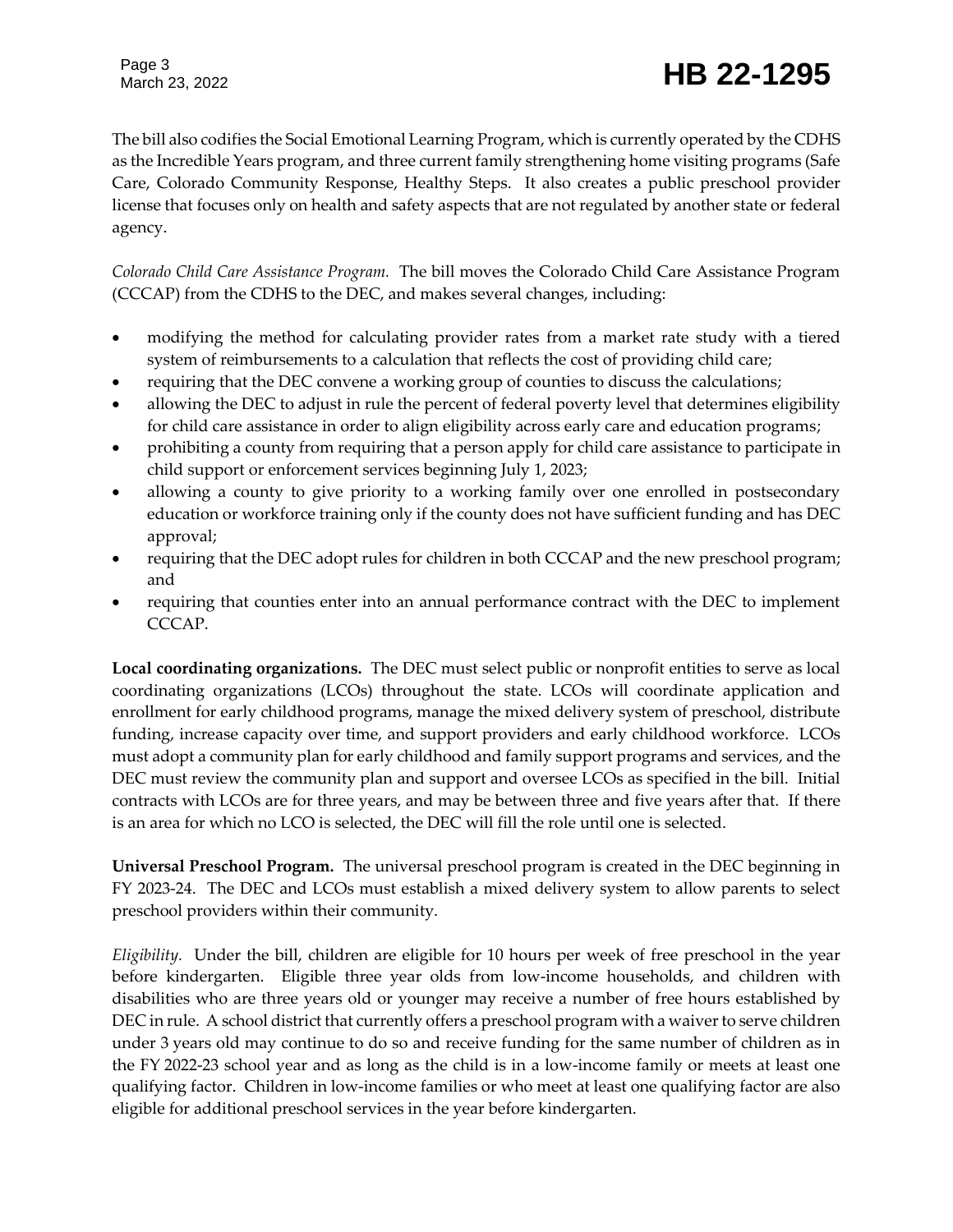# Page 4<br>March 23, 2022 **HB 22-1295**

*Funding distribution.* The DEC must establish formulas to annually set per-child rates for preschool services. The rates must take into account the cost of providing preschool, and variations in costs in different regions of the state and variations in the cost of providing preschool services that result from the characteristics of children, among other considerations. The per-child rates must be at least the constitutional compliance rate, defined as 40 percent of the statewide base per pupil funding in FY 2023-24, increased by inflation annually.

The DEC, in collaboration with each LCO, must distribute the funding to program providers. The bill includes parameters for funding distributions for children 3 years old or younger who are currently served by school districts and charter schools through the Colorado Preschool Program (CPP).

*Preschool Programs Cash Fund.* In FY 2023-24, the bill transfers from the General Fund or State Education Fund to the Preschool Programs Cash Fund (PPCF) an amount equal to the state share of total program expenditures in FY 2022-23 that was attributable to total statewide preschool program enrollment, including CPP and preschool students with a disability. In subsequent years, the transfer amount increases by inflation.

*Rulemaking.* The DEC must promulgate rules for the program, including establishing the number of hours covered for eligible children age three years old or younger and for additional preschool services; minimum standards for preschool providers; the funding formula to determine a per-child funding rate; the definition of low-income; and the qualifying factors to identify children at risk of being unprepared for kindergarten.

*Preschool special education.* The DEC and the CDE must enter into an agreement to ensure children with disabilities are served equitably, including defining the roles of each department, local administrative units, and preschool providers, and ensuring that preschool services are delivered in compliance with federal law.

*Program evaluation and reporting.* The DEC must contract with an independent evaluator to measure the success of the universal preschool program in improving learning and school readiness, and must implement a process for evaluation and improvement of participating preschool providers. Beginning in 2025, the DEC must post online and report in their SMART Act hearing on the implementation and effectiveness of the preschool program and include data specified in the bill.

*School finance.* The bill makes conforming amendments, including removing preschool counts from the calculation of a district's funded pupil count in the school finance formula. School districts must still certify the number of special education preschool students to the CDE for the purposes of allocating categorical funds for special education.

*Distributions to school districts and charter schools.* The bill specifies that if a school district or charter school receives less preschool funding in FY 2023-24 (calculated as enrolled children multiplied by per-child rates), than they received in FY 2022-23 through CPP (calculated as 50 percent of preliminary per pupil funding multiplied by CPP enrollment), the district or charter school must receive the difference between the two amounts in FY 2023-24. A similar calculation is applied for communitybased preschool providers that currently receive funding through a contract with a school district or charter school.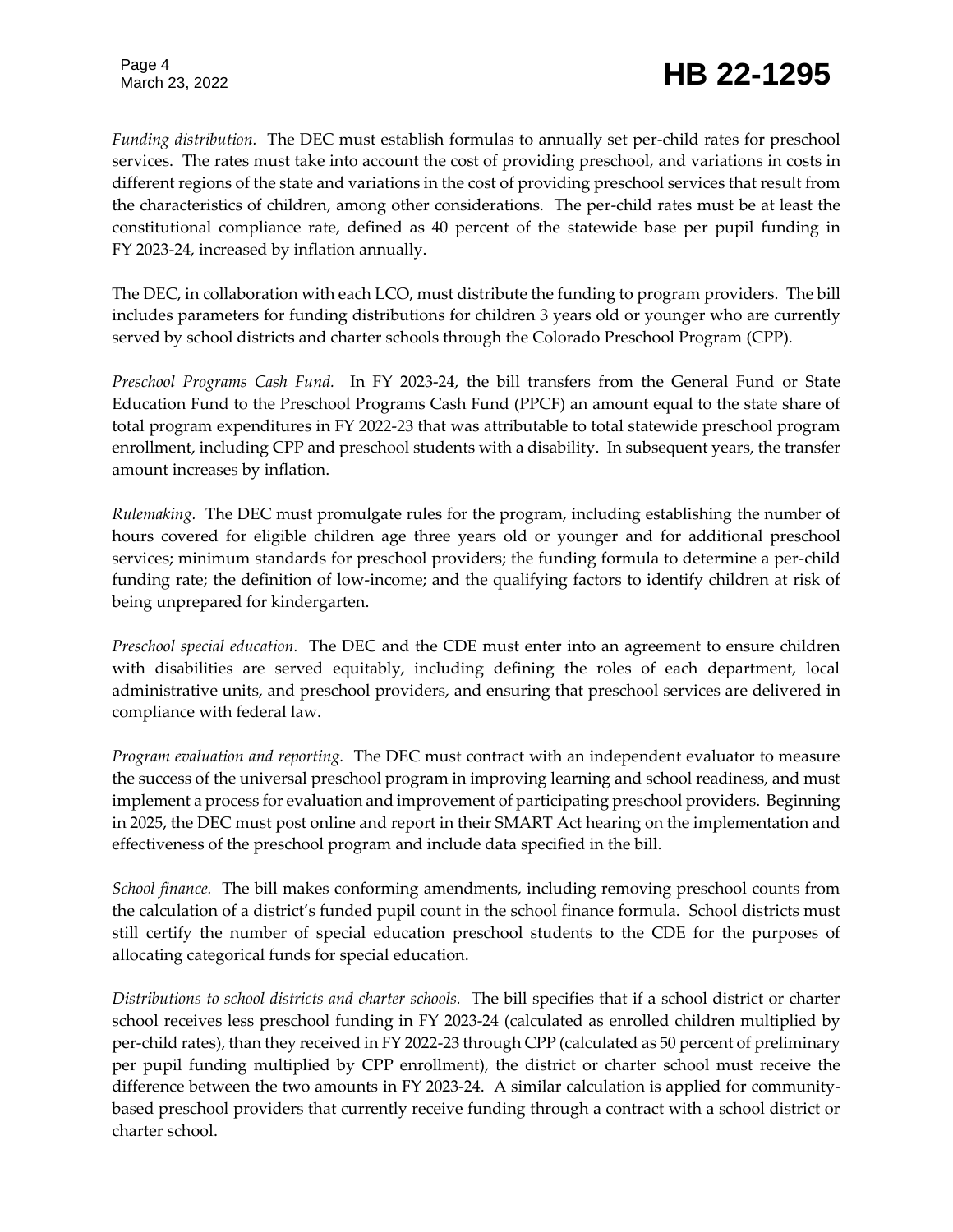*Online Kindergarten Readiness Pilot Program.* The bill creates the Online Kindergarten Readiness Program in the DEC to serve children in the year before kindergarten. The DEC must complete a survey gauging interest in the program by December 1, 2022, and issue a request for information. Based on the responses and subject to available appropriations for FY 2023-24, the DEC may contract with a provider by May 1, 2023 to provide services, free of charge, in the 2023-24 school year. The DEC must report on the program in their SMART Act hearing.

**Early childhood workforce.** The bill requires that the DEC develop a plan for recruiting, training, and retaining a high quality early childhood workforce, in collaboration with the CDE and the other state departments and organizations with expertise in early childhood workforce.

### **Background**

**Department of Early Childhood.** House Bill 21-1304 created the DEC and established a transition working group to develop a transition plan and recommendations for the new universal preschool program. HB 22-1197 provided funding for 6.0 FTE for department leadership, appropriated \$3.5 million for data systems for the universal preschool program, and moved up the start date for the program. The DEC took effect on March 1, 2022.

**Proposition EE.** Proposition EE, approved by voters in the November 2020 election, increased taxes on cigarettes, tobacco products, and nicotine products and established a minimum price for cigarettes. After distributions for tobacco education and health care programs, the tax revenue generated by the measure is deposited in the PPCF, beginning in FY 2023-24. Additionally, Proposition EE allocates 73 percent of the sales tax revenue generated from the new minimum cigarette price to the PPCF. The measure required that the new funding be used to offer at least 10 hours per week of free preschool to every child in the year before kindergarten, with the remaining revenue used to expand preschool opportunities for low-income families and children at risk of not being ready for kindergarten. Based on the Legislative Council Staff March 2022 Revenue Forecast, the PPCF is expected to receive \$0.47 million in FY 2022-23 and \$167.7 million in FY 2023-24 from Proposition EE revenue.

**School finance preschool funding.** The school finance formula currently funds 13,709 preschool FTE through the CPP, and 3,616 special education preschool FTE. In FY 2022-23, it is estimated that \$136.8 million will be attributable to preschool students, assuming the budget stabilization factor remains constant at FY 2021-22 levels.

### **Assumptions**

**Budget actions.** The fiscal note assumes the actions adopted by the Joint Budget Committee (JBC) to date, including \$8.0 million for 20.6 FTE for central department staff, information technology support, and 10.0 FTE for the universal preschool program.

**Criminal impact.** Legislative Council Staff is required to include certain information in the fiscal note for any bill that creates a new crime, changes the classification of an existing crime, or creates a new factual basis for an existing crime. The bill adds the new preschool program as a state benefit subject to the existing offense of fraudulently using public assistance programs, which is a petty offense, misdemeanor or felony, depending on the amount of benefits fraudulently received. It also adds the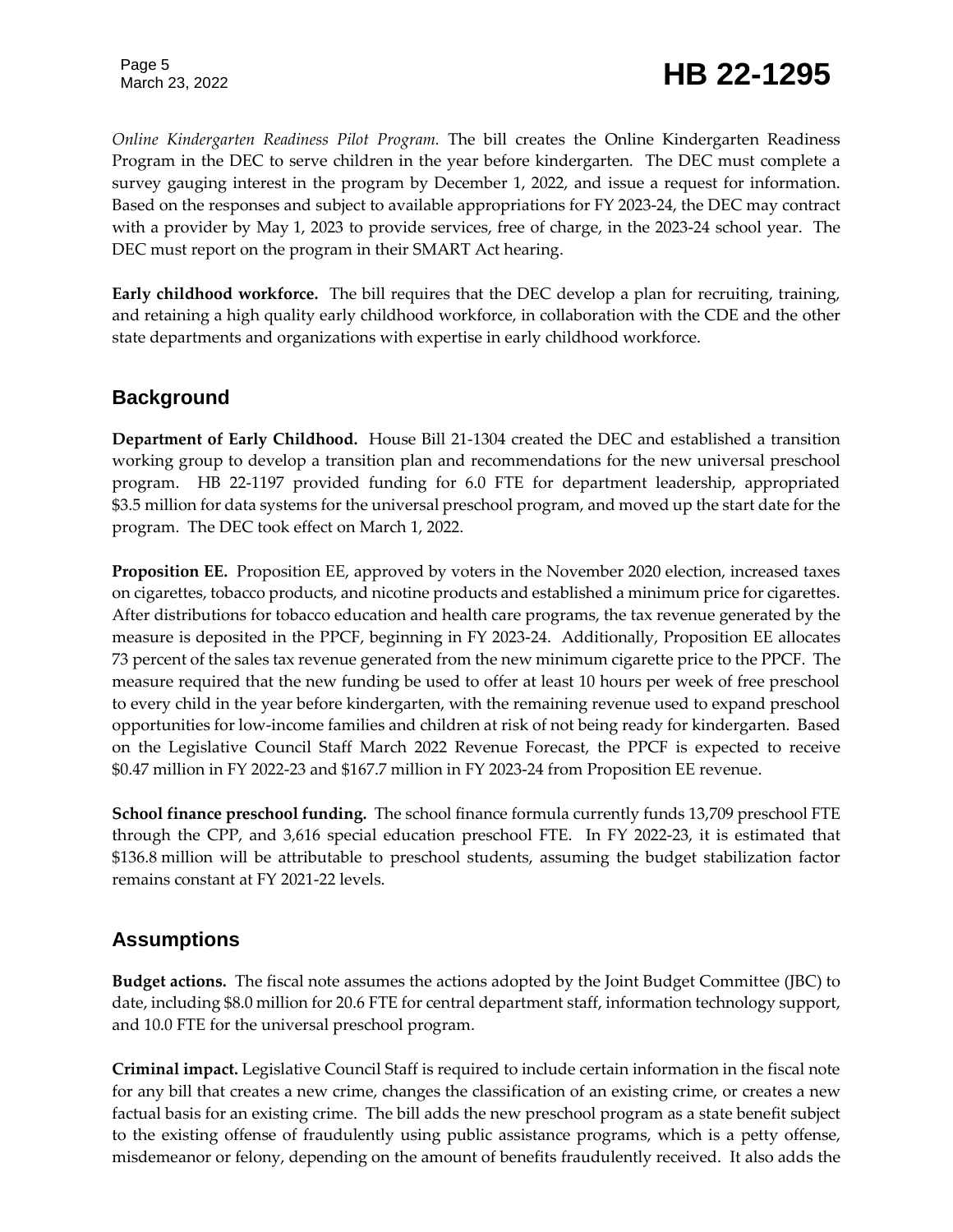Page 6

# March 23, 2022 **HB 22-1295**

DEC staff as mandatory reporters of child abuse and neglect, and failure to report is a misdemeanor offense. The fiscal note assumes that the bill will not have a tangible impact on criminal justice-related expenditures or revenue at the state or local levels, these potential impacts are not discussed further in this fiscal note.

#### **State Revenue**

The bill is not expected to change state revenue. The fiscal note assumes that early childhood-related fines and fees currently collected by the CDHS and deposited into the Child Care Licensing Cash Fund or Child Care Cash Fund will continue to be collected by the DEC and deposited in the same funds, which are relocated to the DEC. For child welfare-related fines and fees that are currently deposited in the those funds, the fiscal note assumes that the fines and fees will continue to be collected by the CDHS, and will instead be deposited in the newly created Child Welfare Licensing Cash Fund or Child Welfare Cash Fund. See the State Transfers section below for more information.

#### **State Transfers**

**FY 2022-23.** In FY 2022-23, the bill requires a transfer of \$32,607 from the Child Care Licensing Cash Fund to the Child Welfare Licensing Cash Fund. This represents the balance of the Child Care Licensing Cash fund attributable to child welfare licensing fees, as of July 1, 2022. There is currently no fund balance in the Child Care Cash Fund attributable to fines and civil penalties related to child welfare, and thus, the fiscal note assumes no transfer to the Child Welfare Cash Fund will occur.

**FY 2023-24.** In FY 2023-24, the bill transfers approximately \$136.8 million from either the General Fund or State Education Fund to the PPCF. The amount represents the estimated portion of the FY 2022-23 state share of school finance that is attributable to the CPP and preschool special education students. The actual amounts transferred will depend on FY 2022-23 enrollment and budget stabilization factor. For transfers made in subsequent years, the transfer amount increases by inflation.

#### **State Expenditures**

On net, the bill increases state expenditures by \$290,084 in FY 2022-23 and \$167.1 million in FY 2023-24. Costs include relocating existing programs to the new DEC (no net change), increasing costs in the CDE and the DEC, decreasing the state share of school finance in FY 2023-24, and increasing state expenditures for the new universal preschool program in FY 2023-24. A variety of funds are impacted, including the General Fund, various cash funds, and federal funds.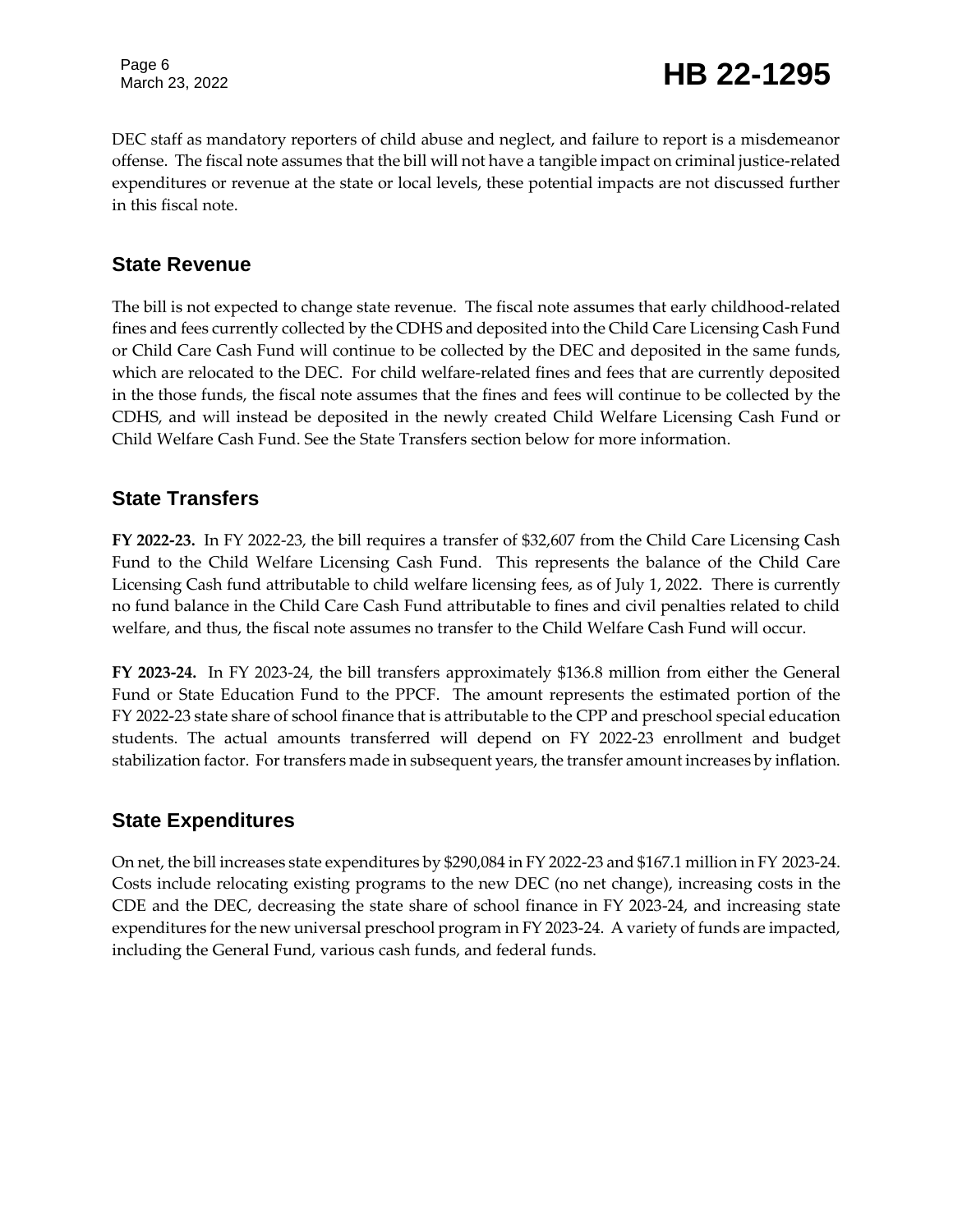#### Relocating Programs

The bill relocates programs and resources from the CDHS, the CDE, and the Governor's Office to the DEC in FY 2022-23 and staff from the CDE to the DEC in FY 2023-24. These changes are listed in Table 2 and have no net change on state expenditures. See the State Appropriations section for changes by line item. A detailed fund breakdown is available upon request.

#### **Table 2 Expenditures Moving to the Department of Early Childhood**

*No net change in state expenditures*

|                                                                                                                                                                                                                                                                                                                                                                                    | <b>Moving in FY 2022-23</b> |                  | <b>Moving in FY 2023-24</b> |                |
|------------------------------------------------------------------------------------------------------------------------------------------------------------------------------------------------------------------------------------------------------------------------------------------------------------------------------------------------------------------------------------|-----------------------------|------------------|-----------------------------|----------------|
| <b>Current Department</b>                                                                                                                                                                                                                                                                                                                                                          | <b>Amount</b>               | FTE.             | <b>Amount</b>               | FTE            |
| <b>Colorado Department of Human Services</b><br>child care licensing<br>early intervention services<br>early childhood educator credentialing/services<br>child care quality initiatives and grant programs<br>$\overline{\phantom{a}}$<br>child abuse prevention programs<br>$\blacksquare$<br>family support services<br><b>CCCAP</b><br>direct and centrally appropriated costs | \$427,377,671               | 160.6 FTE        |                             |                |
| <b>Colorado Department of Education</b><br>early childhood workforce (FY 2022-23)<br>preschool staff (FY 2023-24)                                                                                                                                                                                                                                                                  | \$651,922                   | 6.0 FTE          | \$408,595                   | 4.0 FTE        |
| <b>Governor's Office</b><br>legal services                                                                                                                                                                                                                                                                                                                                         | \$177,426                   |                  |                             |                |
| <b>GRAND TOTAL TO THE DEC*</b>                                                                                                                                                                                                                                                                                                                                                     | \$427,555,097               | <b>160.6 FTE</b> | \$408,595                   | <b>4.0 FTE</b> |

*\*FY 2022-23 total does not include the amount moving from CDE, as those funds represent reappropriated funds from CDHS that will move to DEC and are included in the CDHS amount. See explanation below.* 

**Reappropriated funds.** The bill requires two changes to reappropriated funds that do not change overall state expenditures. First, the CDE requires a decrease in reappropriated federal funds of \$651,922 and 6.0 FTE. These funds are currently reappropriated from the CDHS to the CDE for the early childhood workforce and will instead be reappropriated to the DEC. In addition, the CDHS requires an increase of \$1.4 million in reappropriated funds from the DEC for an interagency agreement to purchase certain central services. Once the DEC is fully established, these costs will be moved to it. See the State Appropriations section.

**LCO capacity building.** The JBC approved \$19.6 million in federal ARPA Child Care Development Grant Funds for local capacity building grants in FY 2022-23. This amount is moved from the CDHS to the DEC under the bill. In addition, the bill shifts \$2.3 million of this amount from local capacity building grants to LCO capacity building for implementation of the preschool program. This change results in no net change in state expenditures.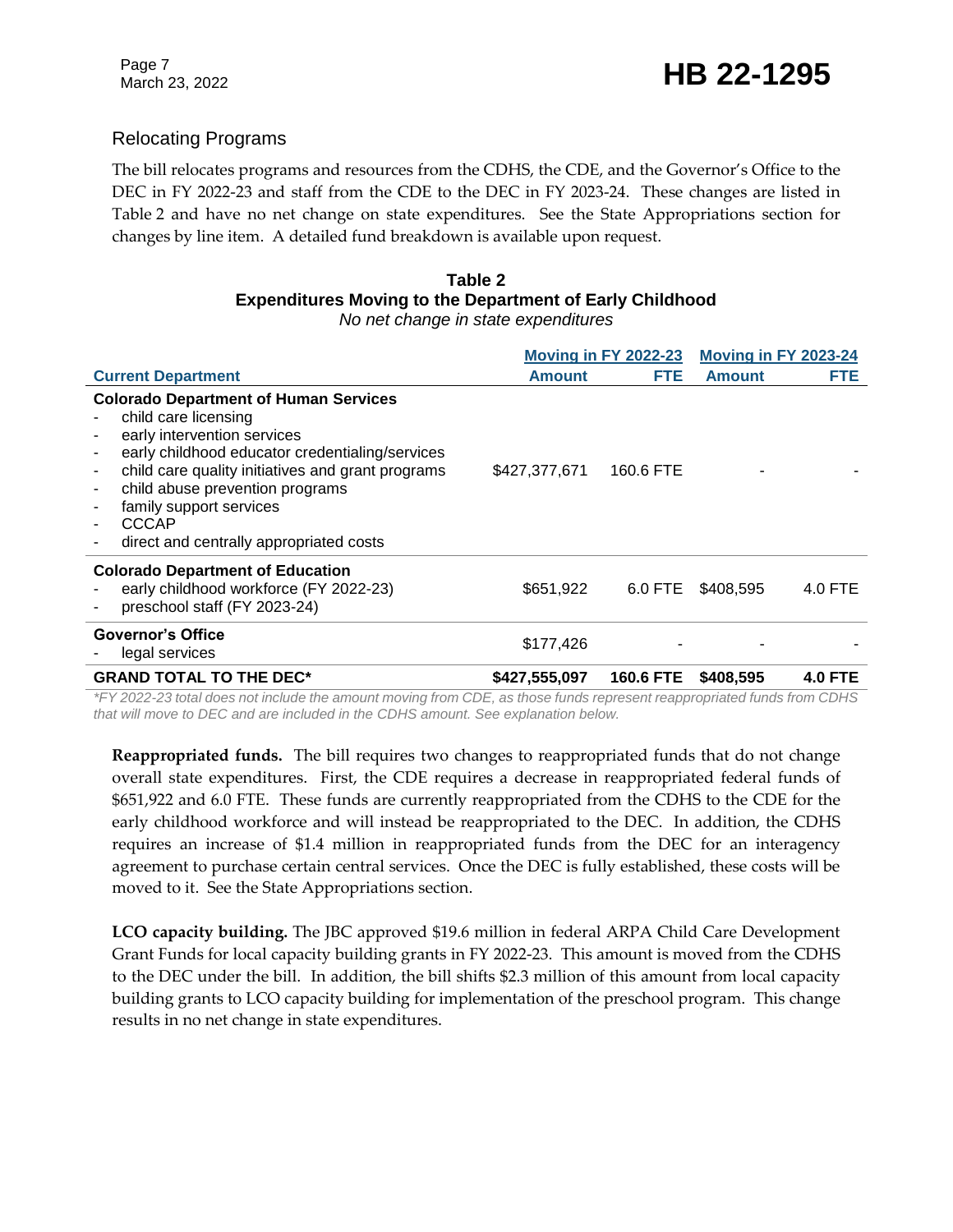#### New Administrative Costs

The bill increases state expenditures by \$290,084 in FY 2022-23 and \$45,900 in FY 2023-24 for the CDE and the DEC. Costs are listed in Table 3 and discussed below.

| <b>Cost Components</b>               | FY 2022-23 | FY 2023-24 |
|--------------------------------------|------------|------------|
| <b>Department of Early Childhood</b> |            |            |
| <b>Rule Advisory Group Costs</b>     | \$53,400   | \$26,700   |
| Online Kindergarten Readiness Pilot  | \$42,000   |            |
| Legal Services (0.7 FTE)             | \$118,284  |            |
| <b>DEC Subtotal</b>                  | \$213,684  | \$26,700   |
| <b>Department of Education</b>       |            |            |
| <b>Computer Programming</b>          | \$76,400   | \$19,200   |
| Total                                | \$290,084  | \$45,900   |
| <b>Total FTE</b>                     | 0.7 FTE    |            |

# **New Expenditures Under HB22-1295**

**Table 3**

**Department of Early Childhood.** The DEC requires additional expenditures for the rulemaking advisory group and legal services, and will increase workload in licensing and the CCCAP.

- *Rules advisory group.* The DEC requires \$53,400 in FY 2022-23 and \$26,700 in FY 2023-24 for the rulemaking advisory group. Costs assume 24 meetings in FY 2022-23 and 12 meetings in FY 2023-24, and that 13 of the 15 members will require per diem and expenses. Per diem is assumed to be \$50 per member per meeting and travel between \$45 and \$210 per member per meeting, depending on where members are from.
- *Online Kindergarten Readiness Pilot Program.* The DEC requires \$42,000 in FY 2022-23 to complete the required survey gauging interest in an online kindergarten readiness pilot program (\$25,000) and to issue a request for information (\$17,000). In FY 2023-24, the DEC may contract with a program provider, subject to available appropriations. Potential provider costs are estimated at around \$125,000, but will vary based on the interest gauged in the survey, the scope of the program and the responses to the request for information.
- *Legal services.* The DEC requires 1,200 legal services hours to conduct rulemaking related to the preschool program, LCOs, program duties, and the CCCAP, among other areas. This amount equates to 0.7 FTE. Legal services are provided by the Department of Law at a rate of \$98.57 per hour.
- *Colorado Child Care Assistance Program.* The bill makes several modifications to CCCAP, which may impact costs for counties by changing eligibility, service preferences, and reimbursements to providers. At this time, it is assumed that counties can manage these changes within existing allocations from the state and that no change in appropriations is required.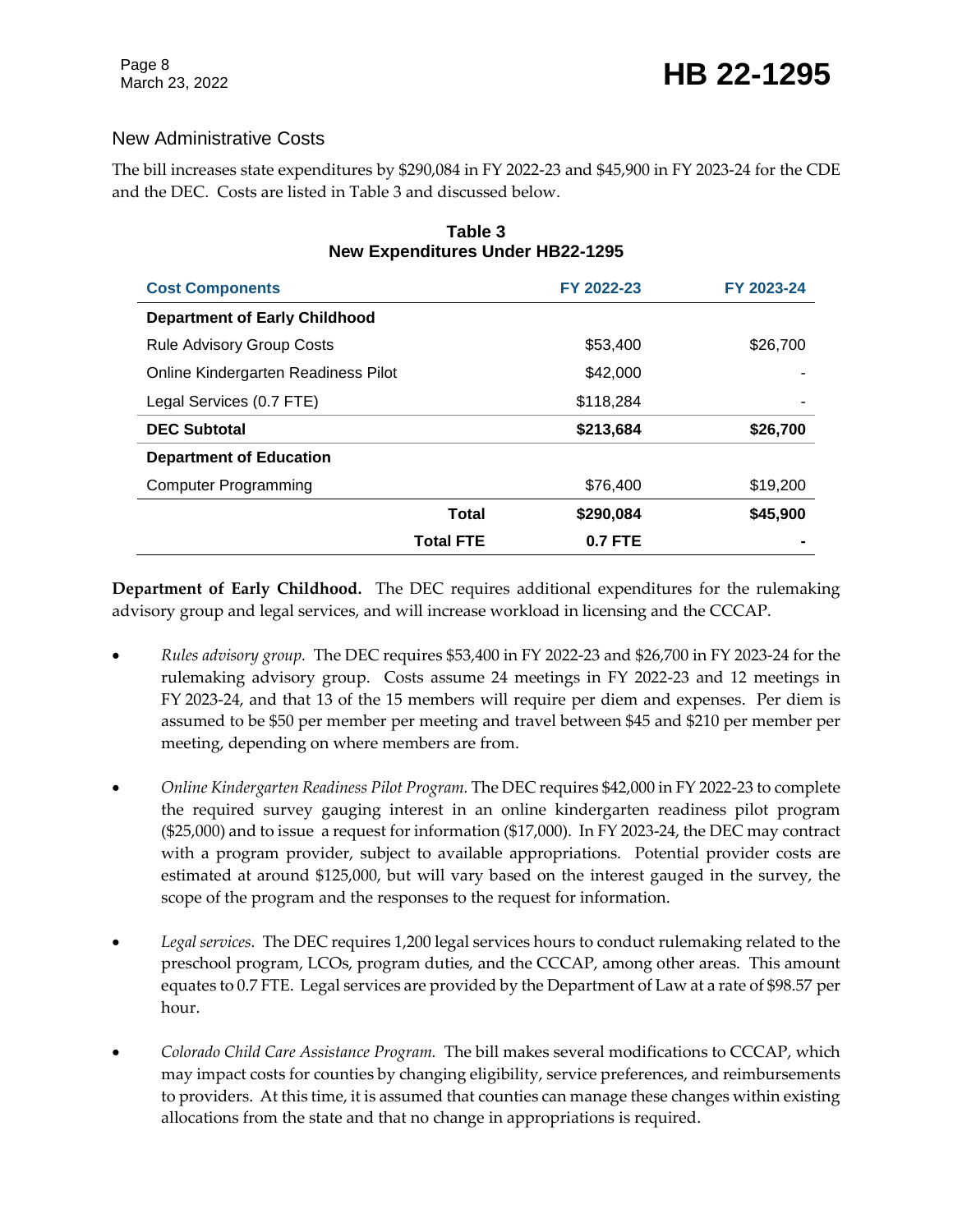# March 23, 2022 **HB 22-1295**

- *Workload.* The DEC will also have a workload increase to create the public preschool provider license, and conduct education for staff on mandatory reporting requirements. Additionally, a minimal cost will be incurred to reimburse the two new members of the Child Abuse Prevention Board for meeting expenses. The fiscal note assumes that this work and cost can be accomplished without additional funding.
- *Future years.* The DEC will incur costs in future years for several purposes, listed below. These costs will be handled through the annual budget process. Potential costs include:
	- o the independent evaluations of the DEC and preschool program in FY 2024-25, estimated at between \$150,000 and \$450,000 each;
	- o additional credentialing staff, to the extent that the preschool program results in a significant increase in educator workforce credentials; and
	- o costs for the existing Substance Abuse Pilot Program to continue through FY 2027-28.

**Colorado Department of Education.** The CDE requires \$76,400 in FY 2022-23 and \$19,200 FY 2023-24 to update data systems and implement data sharing agreements with the DEC and other impacted agencies. Costs include updating the school finance data submission system to remove preschool enrollment, estimated at 400 hours at a rate of \$125, and implementing data sharing agreement changes, estimated at 264 hours in FY 2022-23 and 192 hours in FY 2023-24 at a rate of \$100 per hour.

**Other state agencies.** Other agencies may have additional workload to adopt interagency agreements with the DEC and adjust processes and materials for programs that are moving to the DEC. Impacted agencies may include the departments of Health Care Policy and Financing, Public Health and Environment, Higher Education, Labor, and Revenue. No changes to appropriations are required; any changes are expected to be handled through the annual budget process.

#### School Finance and Preschool Expenditures

In FY 2023-24, the bill reduces state funding for school finance allocated to school districts, and increases preschool funding to be distributed to public and private preschool providers.

**School finance.** By removing preschool enrollment, including special education preschool and CPP, from the pupil enrollment counts, the bill is expected to reduce the state share of school finance by \$136.8 million in FY 2023-24. This estimate is based on projected FY 2022-23 enrollment and assumes the budget stabilization factor remains constant at FY 2021-22 levels. The estimate will be updated as more information on the FY 2022-23 state budget for school finance is available.

**Preschool.** Beginning in FY 2023-24, state expenditures will increase to fund the universal preschool program, which will provide 10 hours of free preschool to four year olds and additional hours to eligible children aged three and under, as well as additional preschool services for low-income children. The per-child provider rates and number of free hours covered for children aged three and younger must be established by the DEC via rule and must meet certain criteria. As a result, the specific cost to provide preschool cannot be estimated at this time.

*Available funding.* Universal preschool will be paid from the PPCF. Based on the March 2022 Legislative Council Staff Forecast, and the estimated transfer amounts discussed above, the fund is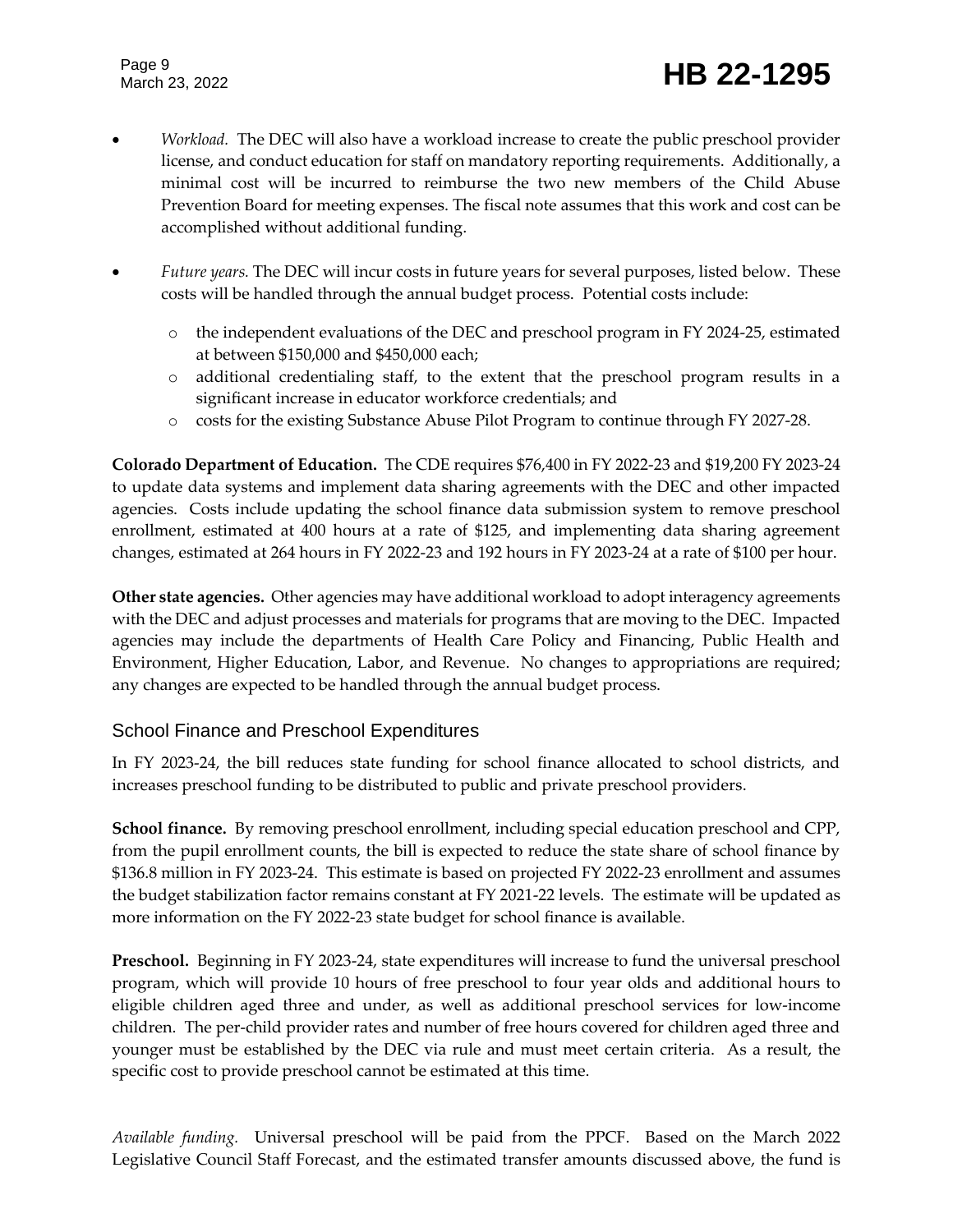expected to have \$304.6 million in revenue in FY 2023-24. This amount will be available for the cost of the preschool program, minus a portion that may be used for administrative costs. As part of the allocation process, the DEC must fulfill certain funding requirements, including parameters for funding for children age three and younger, as well as parameters for ensuring that school districts, charter schools, and contracted community-based preschools receive at least the same funding amount in FY 2023-24 as they did in FY 2022-23, based on specified calculations.

*Administrative costs.* The administrative costs for the new preschool program are assumed to come from two sources. First, the JBC has approved a decision item for FY 2022-23 that includes 10.0 FTE to administer the preschool program, including supporting and coordinating with LCOs. In addition, 4.0 FTE in current CDE preschool staff will be moved to the DEC in FY 2023-24 and are reflected in Table 2. Costs for IT systems are included in the Long Bill and HB 22-1197, and LCO administrative costs are discussed above.

### **Other Budget Impacts**

**General Fund reserve.** Under current law, an amount equal to 15 percent of General Fund appropriations must be set aside in the General Fund statutory reserve beginning in FY 2022-23. Based on this fiscal note, the bill is expected to increase the amount of General Fund held in reserve by the amounts shown in Table 1, excluding school finance changes, which will decrease the amount of General Fund available for other purposes. The actual impact on the General Fund reserve may be larger than this estimate to the extent General Fund, rather than the State Education Fund, is used to cover school finance related expenses under the bill.

### **Local Government and School District**

**Local coordinating entities.** Under the bill, the DEC will select local entities to coordinate access to early childhood programs, including preschool, distribute funding, work to expand capacity and support early childhood workforce. Local entities may include counties, cities, school districts, nonprofits, and other public entities. Local governments will have additional workload to apply to be an LCO, and selected LCOs will incur costs to develop and implement a community plan, establish processes for families to access services, and to support preschool providers, among other tasks. LCOs will also receive revenue from the state to increase capacity and to be allocated to preschool providers.

**School districts – state funding.** School districts may see some changes in funding. Beginning in FY 2023-24, the bill will decrease the state share of school finance by \$136.8 million by removing preschool enrollment from the school finance formula; districts will instead receive state funding for preschool students through the universal preschool program. The exact amount of preschool funding that school districts will receive cannot be estimated until per-child rates are established, and will depend on preschool enrollment in district preschools and the ages of the children.

However, the bill specifies that if a school district's allocation of preschool funding in FY 2023-24 is less than their CPP funding in FY 2022-23, the district must receive the difference between the two amounts. Thus, the ongoing net impact on a particular district is unknown, but districts will receive at least their FY 2022-23 CPP funding, calculated as CPP enrollment multiplied by 50 percent of their preliminary per pupil funding, in FY 2023-24.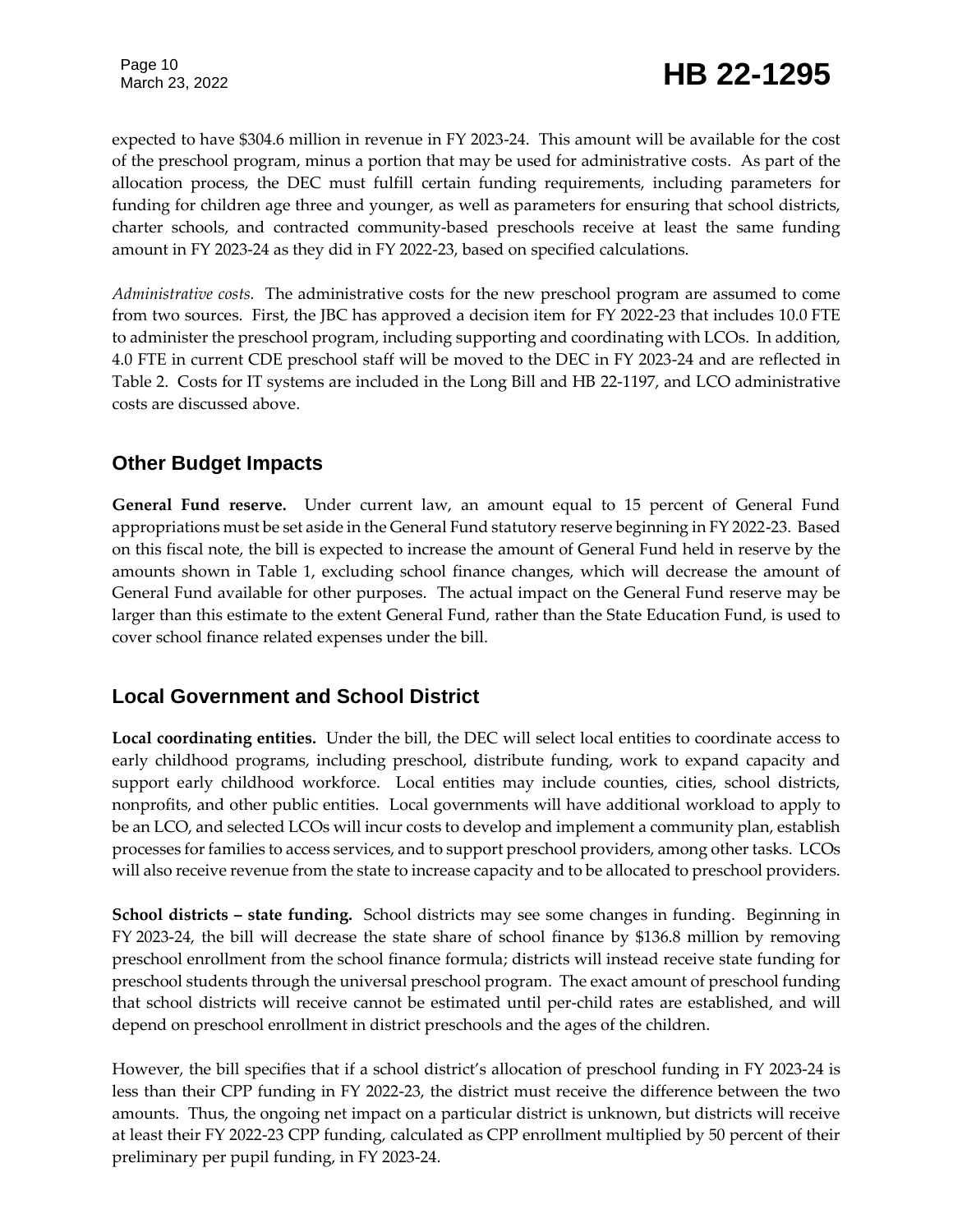**Counties.** The changes to CCCAP may change workload and program costs for counties, which are responsible for administering the CCCAP program. It is assumed that counties will manage program enrollment and costs within available appropriations for the program that are allocated for counties.

#### **Effective Date**

The bill takes effect July 1, 2022, except that Sections 1 (definitions), 2 (rulemaking), 117 (effective date), 118 (safety clause), and a portion of Section 3 (LCOs) take effect upon signature of the Governor, or upon becoming law without his signature.

#### **State Appropriations**

In FY 2022-23, the bill requires the appropriation changes in Table 4, which include an increase in the DEC, and a decrease in the CDHS, CDE, and Governor's Office. The appropriation changes reflect the amounts that have been approved by the JBC for FY 2022-23, as of this writing. The fiscal note will be updated as more information becomes available and the Long Bill moves through the process.

**DEC line item changes.** The JBC has approved \$8.1 million in appropriations for the DEC for leadership staff, central functions, information technology, and early learning access and quality in FY 2022-23. The bill relocates these appropriations within newly created DEC line items, but does not change those costs or have any net impact on state appropriations.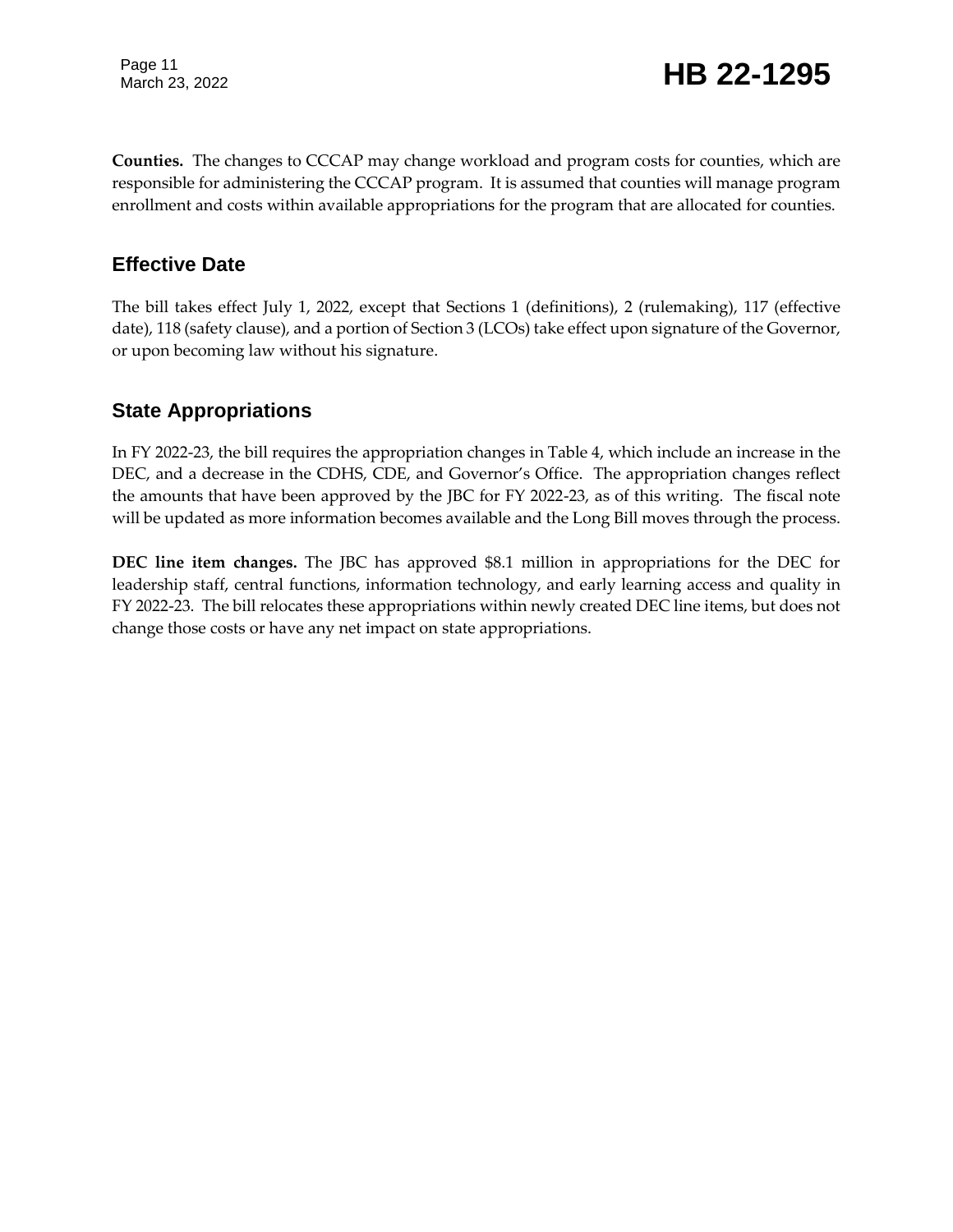| Table 4                                                                          |
|----------------------------------------------------------------------------------|
| <b>Current Department Appropriation Reductions / DEC Appropriation Increases</b> |
| FY 2022-23                                                                       |

|                                                      | <b>Reduction to Current Dept.</b> |               | <b>Increase to DEC</b> |            |
|------------------------------------------------------|-----------------------------------|---------------|------------------------|------------|
| <b>Current Line Item / Purpose</b>                   | <b>Amount</b>                     | <b>FTE</b>    | <b>Amount</b>          | <b>FTE</b> |
| <b>From Human Services</b>                           |                                   |               |                        |            |
| From Exec. Director's Office:                        |                                   |               |                        |            |
| Reports of Child Abuse or Neglect                    | (\$1,143,273)                     | (9.0)         | \$1,143,273            | 9.0        |
| <b>From OIT Services:</b>                            |                                   |               |                        |            |
| <b>Child Care Automated Tracking</b>                 | (\$2,709,933)                     |               | \$2,709,933            |            |
| From Office of Early Childhood:                      |                                   |               |                        |            |
| Early childhood councils                             | (\$2,000,359)                     | (1.0)         | \$2,000,359            | 1.0        |
| Child care licensing & administration                | (\$15,858,636)                    | (94.6)        | \$15,858,636           | 94.6       |
| Fines against licensees                              | (\$10,000)                        |               | \$10,000               |            |
| Child Care Assistance Prog. (CCCAP)                  | (\$157,916,576)                   |               | \$157,916,576          |            |
| Intra State CCCAP Redistribution                     | (\$500,000)                       |               | \$500,000              |            |
| <b>CCCAP Market Rate Study</b>                       | (\$20,000)                        |               | \$20,000               |            |
| <b>CCCAP Expand Eligibility &amp; Infant/Toddler</b> | (\$25,970,215)                    |               | \$25,970,215           |            |
| <b>Grants for Quality &amp; Availability</b>         | (\$56,983,158)                    | (11.0)        | \$56,983,158           | 11.0       |
| School readiness quality improvement                 | (\$2,244,293)                     | (1.0)         | \$2,244,293            | 1.0        |
| EC Educator Recruitment & Ret. Grant                 | (\$9,013,697)                     | (5.0)         | \$9,013,697            | 5.0        |
| Child Care Teacher Salary Grant                      | (\$3,000,000)                     | (1.0)         | \$3,000,000            | 1.0        |
| CC services/substance use disorder pilot             | (\$500,000)                       |               | \$500,000              | 0.0        |
| <b>Child Care Quality Initiatives</b>                | (\$5,997,885)                     | (15.9)        | \$5,997,885            | 15.9       |
| Child Care Assistance Prog. Support                  | (\$1,200,000)                     |               | \$1,200,000            | 0.0        |
| From Division of Community & Family Support:         |                                   |               |                        |            |
| Promoting Safe and Stable Families                   | (\$4,637,909)                     | (2.0)         | \$4,637,909            | 2.0        |
| Early Childhood Mental Health Services               | (\$6,014,990)                     | (1.7)         | \$6,014,990            | 1.7        |
| <b>Early Intervention Services</b>                   | (\$72,394,068)                    | (7.5)         | \$72,394,068           | 7.5        |
| <b>Early Intervention Evaluations</b>                | (\$10,307,117)                    | (2.8)         | \$10,307,117           | 2.8        |
| Colorado Children's Trust Fund                       | (\$1,183,434)                     | (1.5)         | \$1,183,434            | 1.5        |
| Nurse Home Visitor Program                           | (\$26,448,551)                    | (3.0)         | \$26,448,551           | 3.0        |
| <b>Family Support Services</b>                       | (\$1,311,938)                     | (0.5)         | \$1,311,938            | 0.5        |
| <b>Community Child Abuse Prev. Services</b>          | (\$8,459,211)                     | (2.0)         | \$8,459,211            | 2.0        |
| Home Visiting for School Readiness                   | (\$597,969)                       |               | \$597,969              | 0.0        |
| Social Emotional Learning Programs                   | (\$886,447)                       | (1.1)         | \$886,447              | 1.1        |
| <b>Other Costs:</b>                                  |                                   |               |                        |            |
| <b>Indirect Cost Assessment</b>                      | (\$4,001,135)                     |               | \$4,001,135            |            |
| <b>Centrally Appropriated Costs</b>                  | (\$1,982,364)                     |               | \$1,982,364            |            |
| <b>Central Services</b>                              | (\$4,084,513)                     |               | \$4,084,513            |            |
| <b>Total from CDHS to DEC</b>                        | (\$427,377,671)                   | $(160.6$ FTE) | \$427,377,671          | 160.6 FTE  |
| <b>General Fund</b>                                  | (\$104, 952, 905)                 |               | \$104,952,905          |            |
| Cash Funds                                           | (\$56,415,581)                    |               | \$56,415,581           |            |
| <b>Federal Funds</b>                                 | (\$254, 110, 108)                 |               | \$254,110,108          |            |
| <b>Reappropriated Funds</b>                          | (\$11,899,077)                    |               | \$11,899,077           |            |
| <b>From Governor's Office:</b>                       |                                   |               |                        |            |
| Legal Services (General Fund)                        | (\$177,426)                       |               | \$177,426              |            |